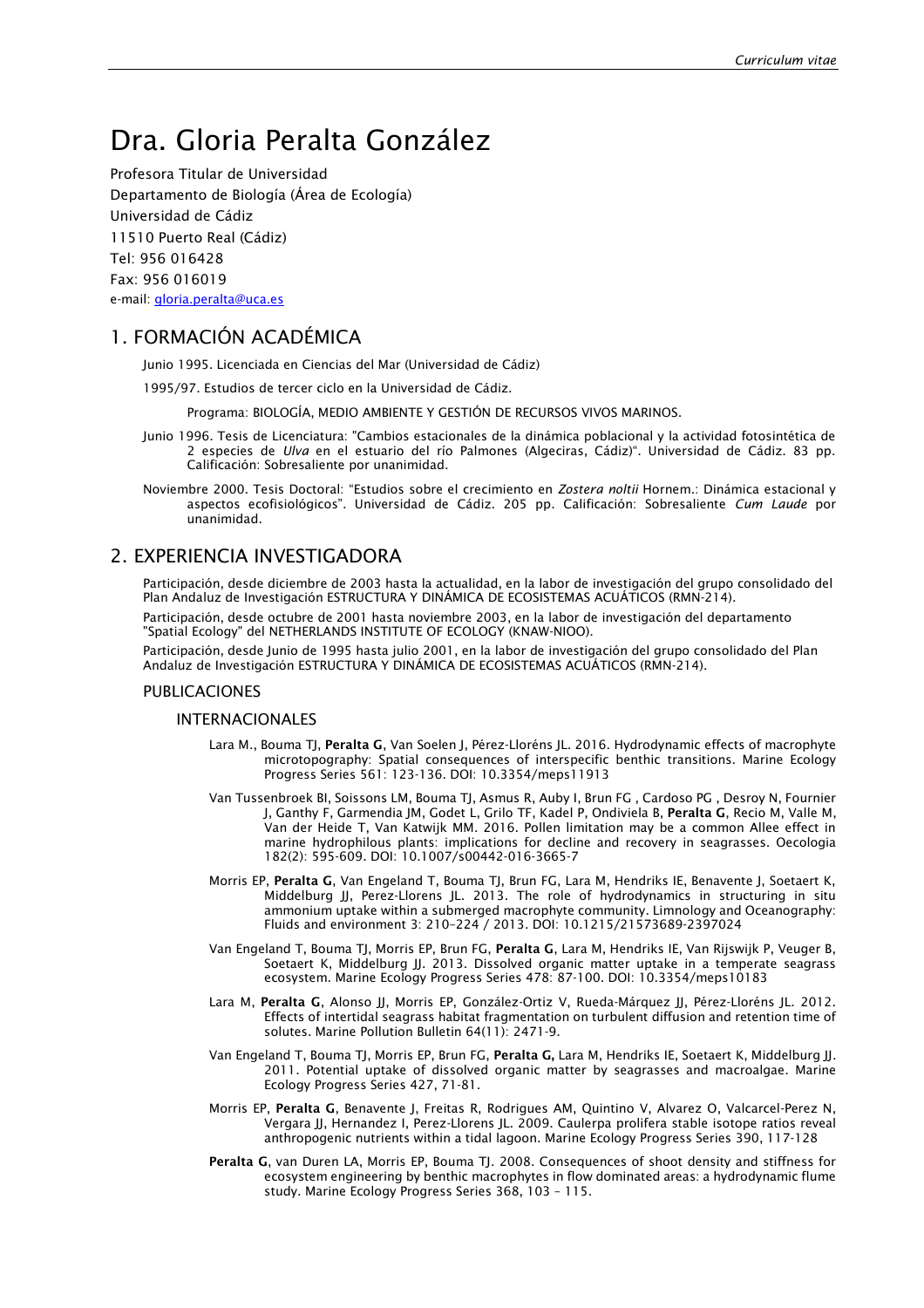- Morris EP, Peralta G, Brun FG, van Duren L., Bouma TJ, Pérez-Lloréns JL. 2008. Interaction between hydrodynamics and seagrass canopy structure: Spatially explicit effects on ammonium uptake rates. Limnology and Oceanography 53 (4): 1531-1539
- Peralta G, Brun FG, Pérez-Lloréns JL, Bouma TJ (2006) Current velocity directly affects growth, morphometry and architecture of the seagrass Zostera noltii. *Marine Ecology Progress Series* 327:135-142
- Brun FG, Vergara JJ, Peralta G, García-Sanchez MP, Hernández I, Pérez-Lloréns JL (2006) Clonal building, simple growth rules and phylloclimate as key steps to develop functional-structural seagrass models. *Marine Ecology Progress Series* 323: 133-148
- Peralta G, Brun FG, Hernández I, Vergara JJ, Pérez-Lloréns JL (2005) Morphometric variations as acclimation mechanisms in *Zostera noltii* beds. *Estuarine, Coastal and Shelf Science* 64 (2-3): 347-356
- Bouma TJ, De Vries MB, Low E, Peralta G, Tánczos IC, van de Koppel J, Herman PMJ (2005) Trade-offs related to ecosystem-engineering: a case study on stiffness of emerging macrophytes. *Ecology* 86(8): 2187-2199
- Bischof K, Janknegt PJ, Buma AGJ, Rijstenbil JW, Peralta G, Breeman AM (2003) Oxidative stress and enzymatic scavenging of superoxide radicals induced by solar UV-B radiation in *Ulva* canopies from southern Spain. *Scientia Marina* 67 (3): 353-359
- Peralta G, Bouma TJ, van Soelen J, Pérez-Lloréns JL, Hernández I (2003) On the use of ammonium and nitrate for sediment fertilization in seagrass restoration: case a mesocosm study of nitrate and ammonium for on *Zostera marina* L. *Aquatic Botany* 75: 95-110
- Bischof K, Peralta G, Kräbs G, van de Poll W, Wiencke C, Pérez-Lloréns JL, Breeman A (2002) Effects of solar UV-B radiation on canopy structure of *Ulva* communities from Southern Spain. *Journal of Experimental Botany* 53: 2411-2421
- Peralta G, Pérez-Lloréns JL, Hernández I, Vergara JJ (2002) Effects of light availability on growth, architecture and nutrient content of the seagrass *Zostera noltii* Hornem. *Journal of Experimental Marine Biology and Ecology* 269: 9-26
- Brun FG, Hernández I, Vergara JJ, Peralta G, Pérez-Lloréns JL (2002) Assessing the toxicity of ammonium pulses in the survival and growth of *Zostera noltii* Hornem. *Marine Ecology Progress Series* 225: 177-187
- Peralta G, Pérez-Lloréns JL, Brun F, Hernández I, Vergara JJ (2000) Vegetative propagation of *Zostera noltii* Hornem in a biphasic medium Implications for ecophysiological experiments. *Biologia Marina Mediterranea* 7 (2): 111-114
- Peralta G, Pérez-Lloréns JL, Hernández I, Brun FG, Vergara JJ, Bartual A, Gálvez JA, García CM 2000 Morphological and physiological differences of two morphotypes of *Zostera noltii* Hornem from the southwestern Iberial Peninsula. *Helgoland Marine Research* 54: 80-86
- Vergara JJ, Pérez-Lloréns JL, Peralta G, Hernández I, Niell FX (1997) Seasonal variations of photosynthetic performance and light attenuation in *Ulva* canopies from the Palmones River estuary. *Journal of Phycology* 33:773-779
- Hernández I, Peralta G, Pérez-Lloréns JL, Vergara JJ, Niell FX (1997) Biomass and growth dynamics of *Ulva* species in Palmones River estuary. *Journal of Phycology* 33:764-772
- Pérez-Lloréns JL, Vergara JJ, Pino RR, Hernández I, Peralta G, Niell FX (1996) The effect of photoacclimation on the photosynthetic physiology of *Ulva curvata* and *Ulva rotundata* (Ulvales, Chlorophyta). *European Journal of Phycology* 31: 349-359
- Carreira J, Clavero V, Gálvez JA, Guevara J, Hernández I, Lucena J, Niell FX, Peralta G, Pérez-Lloréns JL, Rodríguez R, Vergara JJ (1994) Eutrophication processes in estuaries situated at the end of small catchment areas. En: Kamermans y Nienhuis (Eds) *Eutrophication and Macrophytes Proceedings of the first EUMAC Workshop held in Venice 25-27 November 1994* pp 113-116

#### NACIONALES

Peralta G, Hernández I, Pérez-Lloréns JL, Vergara JJ, Pino RR (1997) Dinámica estacional de las especies del género *Ulva* en el estuario del rio Palmones (Algeciras, Cádiz). *Publicaciones Especiales Instituto Español de Oceanografía* 23:287-294

#### PARTICIPACIÓN EN CONGRESOS

#### INTERNACIONALES

Morris EP, Caballero I, Benavente J, Navarro G, Bouma, T.; Peralta, G. 2015. Coastal macrophytes contribute to the long term geomorphological stability of Cadiz Bay. ASLO. 2015 Aquatic Sciences Meeting, 22-27 Feb 2015. Talk. Granada, Spain. <http://www.sgmeet.com/aslo/granada2015/viewabstract.asp?AbstractID=26892>

De Vries M B, Van Der Wal D, Moller I, Van Wesenbeeck B K, Peralta G, Morris E P, Smith G, Bouma T J 2015. Prediction of flood protection services delivered by foreshore ecosystems using space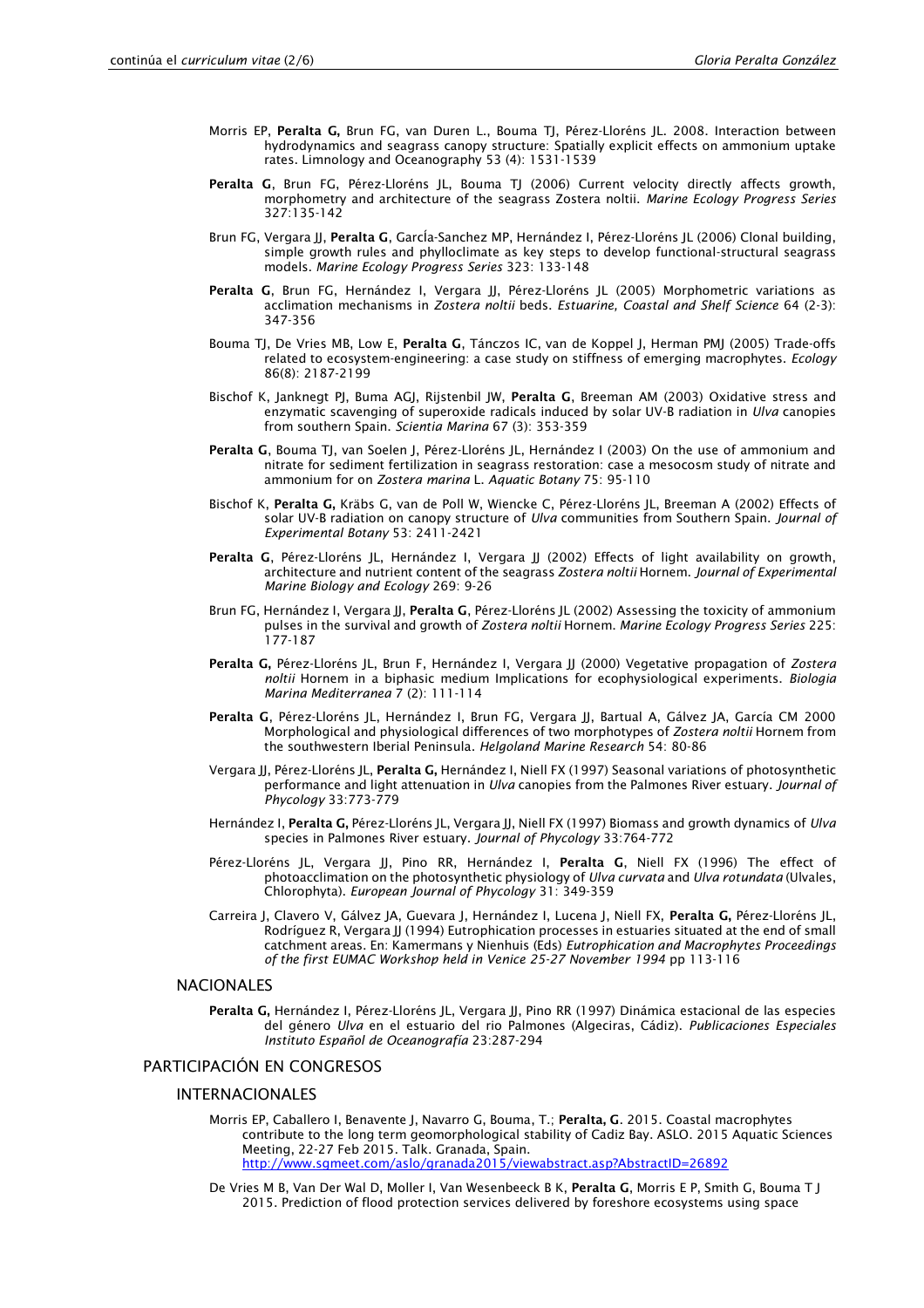based sensors. ASLO. 2015 Aquatic Sciences Meeting, 22-27 Feb 2015. Talk. Granada, Spain. <http://www.sgmeet.com/aslo/granada2015/viewabstract.asp?AbstractID=25696>

- Van Engeland T, Bouma TJ, Morris EP, Peralta G, Brun FG, Lara Rallo FM,Hendriks IE, Soetaert K, Middelburg JJ, (2010). Dissolved nitrogen uptake in the inner bay of Cadiz (Spain). ASLO, The Oceanographic Society y AGU. 2010 Ocean Sciences Meeting. Póster. Oregon Convention Center (Portland, EEUU)
- Lara M, Gonzalez V, Peralta G, Brun FG. 2009. Disponibilidad de alimento para filtradores en praderas de angiospermas marinas: estudio teórico del papel de las propiedades del dosel y de las condiciones hidrodinámicas. Poster. II Simposio Internacional de Ciencias del Mar. Vigo (España).
- Peralta G, Garcia-Sanchez MP, de los Santos CB, Lara M, Olivé I, Morris EP, Brun FG, Vergara JJ, Hernández I, Pérez-Lloréns, JL (2008) Four years of seasonal monitoring of *Cymodocea nodosa* in Cadiz Bay Natural Park. Poster. International Seagrass Biology Workshop 8. Bamfield (Canadá)
- Lara M, Peralta G, Benavente J, Hendriks IE, Brun FG, Morris EP, Bouma TJ, van Engelen T, Perez-Llorens JL (2008). Hydrodynamic 'edge effects' within a *Cymodocea nodosa* patch. Charla. International Seagrass Biology Workshop 8. Bamfield (Canadá).
- Morris EP, Peralta G, Brun FG, Lara M, de los Santos CB, Perez-Llorens JL, Hendriks IE, Bouma TB (2008). Biological-hydrodynamic interactions within submerged macrophyte landscapes: Influence on ecosystem processes. Charla. International Seagrass Biology Workshop 8. Bamfield (Canadá)
- Martínez-Ramos C, Benavente J, Peralta G, Rubio D (2007) Influence of vegetation type in the morphology of a tidal flat. Simposio Internacional de Ciencias del Mar (ISMS2007). Valencia.
- Peralta G. Morris EP, Benavente I, Hendriks, I, Bouma TJ (2006) Structural role of submersed vegetations on coastal microtopography. 7th International Seagrass Biology Workshop. Zanzibar, Tanzania
- Peralta G, Bouma TJ, van Duren LA (2006) Coastal Protection by marine vegetation: Role of shoot stiffness. Mediterranean Seagrass Workshop. Marsascala, Malta
- Peralta G, Bouma TJ, van Duren LA (2005) Hydrodynamic implications of leaf width and shoot density. Benefits for seagrass ecophysiology. ASLO Summer Meeting 2005. Santiago de Compostela, España
- Peralta G, Brun FG, Bouma TJ, Pérez-Lloréns JL (2004) Effects of current velocity on growth and morphometry of Zostera noltii. Seagrass 2004 International Congress. Townsville, Australia
- Peralta, G, Bouma, TJ, van Duren, LA (2003) Hydrodynamic and biological implications of interespecific differences in seagrass beds: Effects of drag area, shoot density and leaf width. Bioflow Workshop II Rostock, Alemania
- Bouma, TJ, de Vries, M, Low, E, Herman, PMJ, Tanczos, IC Peralta, G (2003) Trade-offs related to shoot stiffness and the consequences for the capacity for ecosystems engineering. Bioflow Workshop II Rostock, Alemania
- Bouma, TJ, de Vries, M, Low, E, Herman, PMJ, Tanczos, IC Peralta, G (2003) Trade-offs related to shoot stiffness and the consequences for the capacity for ecosystems engineering 88th annual meeting of the Ecological Society of America Savannah, EEUU
- Peralta, G, Pérez-Lloréns JL, Hernández I, Brun F, Vergara, JJ 2002 *Zostera noltii* bed responses to local hydrodynamic changes 5th International Seagrass Biology Workshop Ensenada, México
- Peralta, G, Pérez-Lloréns JL, Hernández I, Vergara JJ 2002 Effects of light availability on growth and architecture of *Zostera noltii* Hornem 5th International Seagrass Biology Workshop Ensenada, México
- Peralta, G, van Duren, LA, Bouma, TJ 2002 Stiffness and shoot density effects on the flow through seagrass canopies Bioflow Workshop I Yerseke, The Netherlands
- Bischof K, Peralta, G, Kräbs G, Pérez-Lloréns JL, Breeman AM 2002 Effects of solar UV-B radiation on canopy structure of *Ulva* communities from Soiuthern Spain Botanikertagung, Freiburg, Alemania
- Peralta, G, Pérez-Lloréns, JL, Brun, F, Hernández, I, Vergara, JJ 2000 Vegetative propagation of *Zostera noltii* Hornem in a biphasic medium Implications for ecophysiological experiments *4 th International Seagrass Biology Workshop* Córcega, Francia
- Peralta, G, Bouma, T, van Soelen, J, Pérez-Lloréns, JL, Hernández, I 2000 Combined effects of light, nitrogen and redox potential in Zostera marina leaf growth *ASLO 2000* Copenhagen, Dinamarca
- Vergara, JJ, Sebastian, M, Hernández, I, Peralta, G, Andría JR, Pérez-Lloréns, JL 1998 Photosynthesis and growth of *Ulva* mats *III Algal Photobiology Conference* Sigtuna, Suecia
- Peralta, G, Pérez-Llórens, JL, Hernández, I, Vergara, JJ, Bartual, A, Gálvez, JA, García, CM 1998 Morphological and physiological differences of two morphotypes of *Zostera noltii* Hornem from the southwestern Iberian Peninsula "*The role of intertidal Seagrass beds- Organisms and Fluxes on Ecosystem Level", ECSA-Workshop* Estación de Sylt en el Mar del Norte, Alemania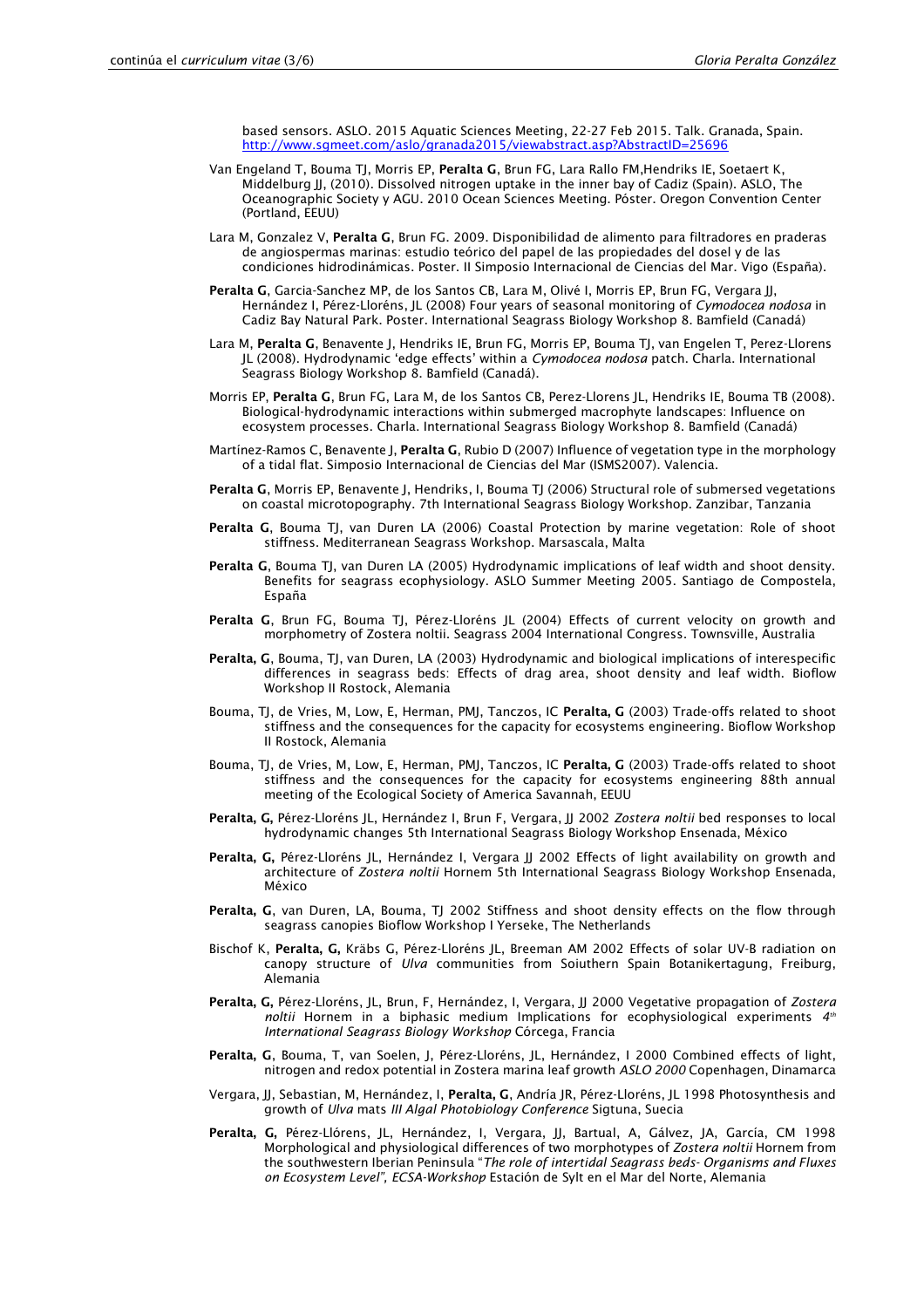- Pérez-Lloréns, JL, Vergara, JJ, Pino, R R, Hernández, I, Peralta, G y Niell, FX 1996 Photoacclimation of two *Ulva* species from southern Spain*1 st European Phycological Congress Cologne* Colonia, Alemania
- Pérez-Lloréns, JL, Vergara, JJ, Pino, RR, Hernández, I, Peralta, G y Niell, FX 1994 Growth and photosynthetic characteristics of two *Ulva* species in a shallow estuary *II Algal Photobiology Workshop* Málaga, España
- Pérez-Lloréns, JL, Hernández, I, Vergara, JJ, Peralta, G, Pino, R R y Niell, FX 1996 Seasonal dynamics of two *Ulva spp* in Palmones River estuary Southern Spain *II EUMAC Workshop* Séte, Francia
- Carreira, J, Clavero, V, Gálvez, JA, Guevara, J, Hernández, I, Lucena, J, Niell, FX, Peralta, G, Pérez-Lloréns, JL, Rodriguez, R y Vergara, JJ 1994 Eutrophication processes in estuaries situated at the end of small catchment areas *First EUMAC Workshop* Venecia, Italia
- Hernández, I, Pérez-Lloréns, JL, Vergara, JJ, Peralta, G, Pino, RR y Niell, FX 1994 Seasonal dynamics of *Ulva* species in a shallow estuary *II Algal Photobiology Workshop* Málaga, España

#### NACIONALES

- García-Sánchez MP, Olivé I, Brun FG, Peralta G, Morris EP, de los Santos CB, Hernández I, Pérez-Lloréns JL, Vergara JJ (2006) Estructura dinámica de las praderas de fanerógamas marinas en el Parque Natural Bahía de Cádiz. III Jornadas de Historia Natural de Cádiz, Jimena de la Frontera.
- Brun FG, Hernández I, Vergara JJ, Peralta G, Pérez-Lloréns JL (2002) Assesing the toxicity of ammonium pulses in the survival and growth of *Zostera noltii* Hornem. XII Simposio Ibérico de Estudios del Bentos Marino Giraltar-La Línea
- Peralta G, Pérez-Lloréns JL, Brun F, Hernández I, Vergara JJ (2000) Modificaciones adaptativas de la fanerógama marina *Zostera noltii* Hornem bajo distintos grados de exposición a corrientes de marea. *XI Simposio Ibérico de Estudios del Bentos Marino,* Málaga
- Brun F, Pérez-Lloréns JL, Hernández I, Peralta G, Vergara JJ (2000) Variación espacio-temporal en la distribución de distintos morfotipos de *Zostera noltii* Hornem en función de las condiciones de luz. *XI Simposio Ibérico de Estudios del Bentos Marino* ,Málaga
- Peralta G, Sebastian M, Hernández I, Vergara JJ, Pérez-Lloréns JL (1997) Atenuación de la luz y variación estacional de la fotosíntesis en poblaciones de Ulva (Chlorophyta) de las marismas gaditanas. *2º Simposio sobre el Margen Continental Ibérico Atlántico,* Cádiz
- Peralta G, Pérez-Lloréns JL, Hernández I, Vergara JJ, Pino RR (1996) Dinámica estacional de las especies del género *Ulva* en el estuario del río Palmones. *IX Simposio Ibérico de estudios del Bentos marino* Alcalá de Henares, Madrid

#### PARTICIPACIÓN EN PROYECTOS DE INVESTIGACIÓN

- Proyecto Europeo "Foreshore Assessment using Space Technology (FAST)". Contrato num. 607131. IP: Dr. Mindert de Vries (Deltares, Países Bajos). DESDE: 1-enero-2014, HASTA: 31-diciembre-2017. Coordinador del equipo español: Dr. Gloria Peralta Gonzalez (Universidad de Cádiz, Spain).
- Proyecto Nacional "Retroalimentaciones y "trade-offs" en praderas de fanerógamas marinas: el coste de vivir en ecosistemas acuáticos". CTM2011-24482. Ministerio de Ciencia e Innovación. DESDE: 1-enero-2012, HASTA: 31-diciembre-2014. IP: Dr. Fernando G. Brun Murillo
- Proyecto Nacional "Interacciones entre las praderas de macrófitos marinos y la hidrodinámica: desde el organismo al ecosistema". Ministerio de Ciencia e Innovación. DESDE: 1-enero-2009, HASTA: 31 diciembre-2011. IP: Dr. Juan José Vergara Oñate
- Proyecto de excelencia de la Junta de Andalucía "Funciones de la diversidad de macrófitos marinos bentónicos: mecanismos de control en el ciclo de nutrientes de zonas costeras someras" P07-RNM-02516 PAI/EXCEL. Junta de Andalucía. DESDE: 1-abril-2008, HASTA: 31-marzo-2011. IP: Dr. Gloria Peralta González.
- Proyecto de excelencia de la Junta de Andalucía "Balance de carbono en la bahía de Cádiz: intercambios con mar abierto, sedimento y atmósfera", P06-RNM-01637 PAI/EXCEL. Junta de Andalucía. DESDE: 11 abril-2007, HASTA: 10-abril-2010. IP: Dr. Fidel Echevarria Navas.
- Proyecto nacional "Estudio integrado del efecto de las variables fisico-químicas y biológicas sobre la ecología de las praderas de macrófitos marinos del Parque Natural Bahía de Cádiz. Aplicaciones para la gestión", (CTM2005-00395/MAR) Coordinador: Dr JL Pérez Lloréns (UCA, España)
- Proyecto nacional "Variables de estrés controladoras de la producción de marcrófitos del Parque Natural Bahía de Cádiz", (MCYT, REN2002-00746/MAR) Coordinador: Dr JJ Vergara Oñate (UCA, España)
- Proyecto Europeo "Hydrodynamic effects on seagrass morphometry and allometry, and feedback mechanisms" (EVK3-CT-2001-50006) Coordinador: Dr TJ Bouma (KNAW-NIOO, Países Bajos)
- Proyecto Europeo "Producción bentónica y flujos de materia orgánica en Ria Formosa (Portugal)" (12/REGII/6/96; INTERREG II/Media 6) Coordinador: Dr Rui O Santos (UALG, Portugal)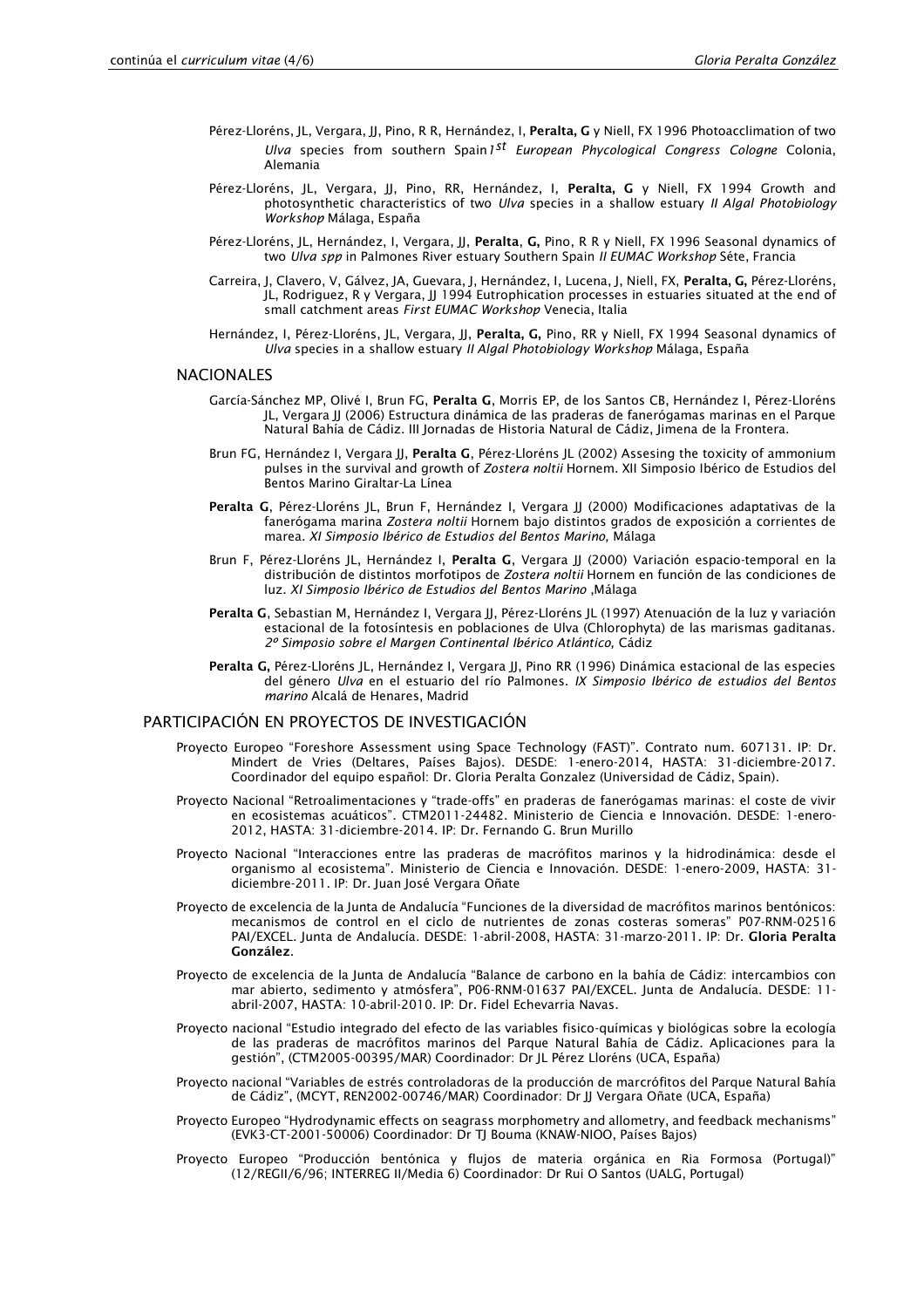- Proyecto nacional "Aproximación al control de la producción primaria del macrofitobentos en el Parque Natural de la Bahía de Cádiz Bases ecológicas para su gestión" (MAR 99–0561) (CYTMAR) Coordinador: Dr JL Pérez Lloréns (UCA, España)
- Proyecto nacional "Control del metabolismo elemental (C, N, P) y de la morfogénesis de plantas acuáticas por simulaciones de periodicidad, calidad y cantidad de luz en condiciones naturales" (AMB 93-1211) (CICYT) Coordinador: Dr F X Niell (UMA, España)

#### BECAS DE INVESTIGACIÓN

- 1 abril 2002 / hasta actualidad Beca postdoctoral de la Unión Europea (Programa Marie Curie)
- 1 octubre 2001 / 31 marzo 2002 Beca postdoctoral del Ministerio de Educación, Cultura y Deporte
- 1 enero / 31 diciembre 1999 Beca predoctoral con cargo a grupos/proyectos de investigación de la Universidad de Cádiz (ref PUGP98-28)
- 1 octubre 1997 / 31 diciembre 1998 Beca predoctoral con cargo a proyectos o grupos de investigación (ref UCA97-20; PUGP97-20)

#### ESTANCIAS DE INVESTIGACIÓN EN EL EXTRANJERO

- 01/10/01 30/11/2003 Estancia postdoctoral en el "Nederlands Instituut voor Oecologisch Onderzoek", Yerseke (Países Bajos) bajo la supervisión del Dr Tjeerd Bouma Proyecto: "Estudio de los efectos de la corriente en el crecimiento y la morfometría de fanerógamas marinas"
- Septiembre 2003 (1 semana) Visita de investigación en el Max Planck-Institute for Marine Microbiology (Alemania) junto al Dr Tjeerd Bouma para hacer trabajos experimentales en perdidas radiales de oxígeno en la rizosfera de fanerógamas marinas
- 07/03/99 07/06/99 Estancia corta en el "Nederlands Instituut voor Oecologisch Onderzoek", Yerseke (Países Bajos) bajo la supervisión del Dr Tjeerd Bouma para desarrollar un experimento sobre la influencia de la luz y los nutrientes del sedimento en el crecimiento de las fanerógamas marinas *Z marina* L y *Z noltii* Hornem
- 05/07/99 02/09/99 Estancia corta en el "Nederlands Instituut voor Oecologisch Onderzoek", Yerseke (Países Bajos) para la finalización del experimento comenzado en la estancia anterior

#### TESIS DOCTORALES DIRIGIDAS

Miguel Lara Rallo. 2013. Caracterización hidrodinámica de praderas naturales de macrófitos bentónicos en fondos someros afectados por mareas. Directores: Gloria Peralta González y José Lucas Pérez Lloréns. Tesis Doctoral. Universidad de Cádiz.

#### TRABAJOS DE FIN DE MASTER Y FIN DE GRADO TUTORIZADOS

- Estefanía Corona Salvador. Curso 15/16. Estudio de la estructura de tamaños y biomasas de la comunidad suprabentónica en el Golfo de Cádiz y su papel en la alimentación del boquerón Engraulis encrasicolus. TFM Máster en Acuicultura y Pesca. Facultad de Ciencias del Mar y Ambientales
- Viktorija Meskenaite. Curso 15/16. Wave Attenuation produced by Salt Marshes at Cadiz Bay. TFG DOBLE GRADO EN CC DEL MAR Y CC AMBIENTALES. Universidad de Cádiz.
- Luis José Pérez Calderón. Curso 12/13. Effects of benthic macrophytes *Zostera noltii* and *Spartina maritima* in sediment dynamics and carbon burial. TFG CIENCIAS DEL MAR. Universidad de Cádiz.
- Sjors Beijer. Curso 12/13. Exploring differences on the role that Z. noltii and S. maritima have on sediment dynamics: Identifying the effects of Zostera noltii and Spartina maritima on sediment characteristics in the Cadiz Bay Natural Park and assessing consequences for future conservation and management. TFG Land and Water Management. University of Applied Sciences Van Hall Larenstein, Velp (Países Bajos).
- Guillermo López Torrents. Curso 11/12. Caracterización sedimentaria de las vegetaciones bentónicas en el saco interno de la Bahía de Cádiz. TFM OCEANOGRAFÍA. Universidad de Cádiz.
- Carmen García San Miguel Barreiro. Curso 09/10. Efecto del viento en el coeficiente de atenuación de la luz en el agua para el saco interno de la bahía de Cádiz. TFM OCEANOGRAFÍA. Universidad de Cádiz.

## 3 EXPERIENCIA DOCENTE

#### 1997 Certificado de aptitud pedagógica

- Curso académico 97/98, Universidad de Cádiz, Licenciatura en CC del Mar Docencia de clases prácticas Asignaturas: Producción primaria y productores primarios (primer curso, 40 horas), Ficología (tercer curso, 40 horas)
- Curso académico 98/99, Universidad de Cádiz, Licenciatura en CC del Mar Docencia de clases prácticas Asignaturas: Sistemas pelágicos y bentónicos (segundo curso, 40 horas), Ficología (tercer curso, 40 horas)
- Curso académico 2002/03, Netherlands Insitute of Ecology, Licenciatura en Ecotecnología Acuática Supervisor científico durante el periodo de entrenamiento de la Hoogeschool Zeeland (Work placement) (tercer curso, 960 horas)
- Cursos académicos 2003/04, 04/05, 05/06 y 06/07, Universidad de Cádiz, contrato como profesor ayudante doctor a tiempo completo para impartir asignaturas de Ecología en las licenciaturas de CC del Mar y Ambientales